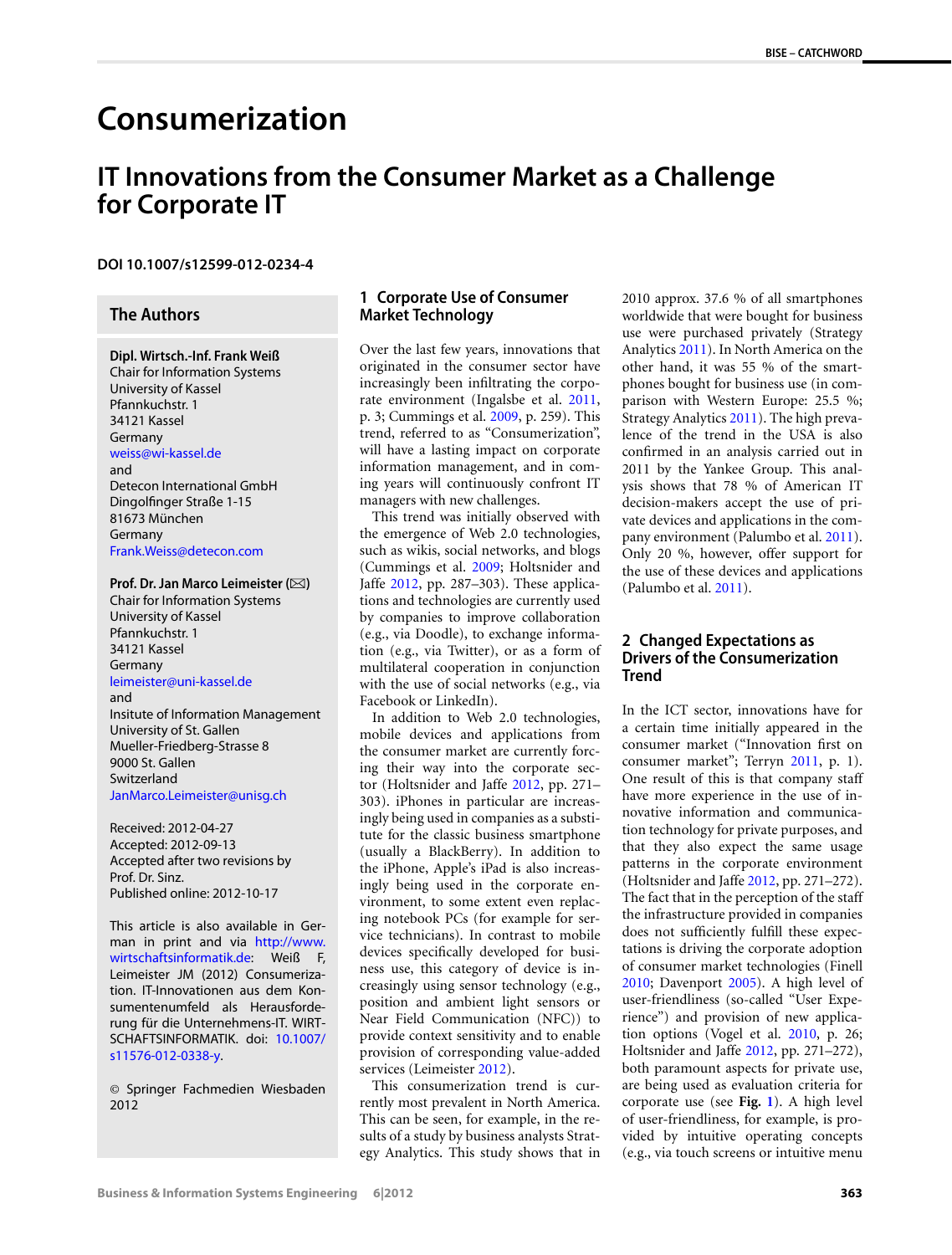<span id="page-1-0"></span>

**Fig. 1** Changed expectations from IT as drivers for consumerization

guidance) or an appealing design. New application areas are for example created via the context sensitivity provided by sensors and via increased mobility and new options for collaboration.

The dissatisfaction with the infrastructure provided results in uncontrolled use of private devices and applications by the staff, despite this being forbidden by companies (Holtsnider and Jaffe [2012](#page-3-2), p. 272). For example, company SIM cards are used in privately purchased iPhones and discussion groups opened for company-internal affairs in social networks, such as Yammer on the initiative of staff. So-called "Digital Native" employees (normally classed as having been born later than 1980), who grew up in a strong symbiosis with computers, the Internet, and mobile technologies, are in particular increasingly striving for corporate use of the technologies familiar to them from the private sector, and are in this way forcing integration of these technologies into the corporate environment (Vogel et al. [2010](#page-3-9), pp. 25–28). The increasingly blurred distinction between private and business life also supports the drive by the staff, and in particularly the Digital Natives, for use of familiar devices and applications in the corporate context (Seidel [2011](#page-3-10); Holtsnider and Jaffe [2012,](#page-3-2) pp. 288–296). Due to security considerations and the problems associated with corporate support, companies have resisted official use of the discussed technologies for a long time. Pressure for integration of mobile devices, such as iPhones and iPads, however, has increased substantially in many companies – in particular as a result of interest on the part of middle and top management in the use of these types of devices (Holtsnider and Jaffe [2012](#page-3-2), p. 272). The level of interest and the resulting pressure

are so high that IT departments are being forced to provide support for these devices and their security at short notice.

## **3 Impacts of the Trend on Corporate IT**

The impacts of the consumerization trend on corporate IT are derived and discussed below based on Krcmar's information management model ([2010,](#page-3-11) pp. 50–595) (see **Fig. [2](#page-2-0)**).

#### **3.1 Impacts on the Management of Information Exchange**

The consumerization trend impacts the demand for and the supply and use of information and its management in companies. New intuitive operating concepts allow faster location and retrieval of information and thus support the demand for information within companies. The increasing use of smartphones and tablet computers enables mobile access to required information from almost any location. Via context sensitivity, available information can be enriched and personalized. Influenced by the private usage pattern, the provided information is discussed, appraised and supplemented via social networks, blogs, and wikis. This in turn can support the information supply and demand and improve knowledge management.

Information and communication technologies from the consumer market enable companies to cover information requirements via previously unused channels. This inevitably leads to an increased amount of information to be managed. In this respect, use of Web 2.0 applications can support self-regulated consolidation of supply and demand by the

staff. In addition to content-related quality assurance, expedient reduction of the amount of information is a central challenge facing management of information exchange.

#### **3.2 Impacts on the Management of Information Systems**

The use of e.g., mobile Web 2.0 applications as a component element of corporate information systems has impacts on the management of data, processes, application lifecycles, and the system landscape in companies.

Due to intermittent absence of network connectivity, data captured using mobile devices (e.g., location data) can be out of date and can thus result in inconsistencies. This must be taken into account when designing information systems.

To fully exploit the options offered to companies by the consumerization trend, some of the existing business processes must be modified or redesigned. The sales process, for example, can be realigned and optimized for the use of iPads or staff experience with social networks can be incorporated into a suitably adapted product development process.

In terms of the impacts on the lifecycles of the application systems, cycle times can be expected to approach those in the consumer sector. Application lifecycles in the corporate context will be shorter since the staff will always want to use the latest innovations. It can also be expected that beta versions will increasingly have to be integrated into corporate IT due to the pressure for rapid introduction of innovations, as is the case in the consumer market. License management will also become more complicated, since e.g., in the case of mobile applications purchased via Apple's AppStore the licensee is always the private individual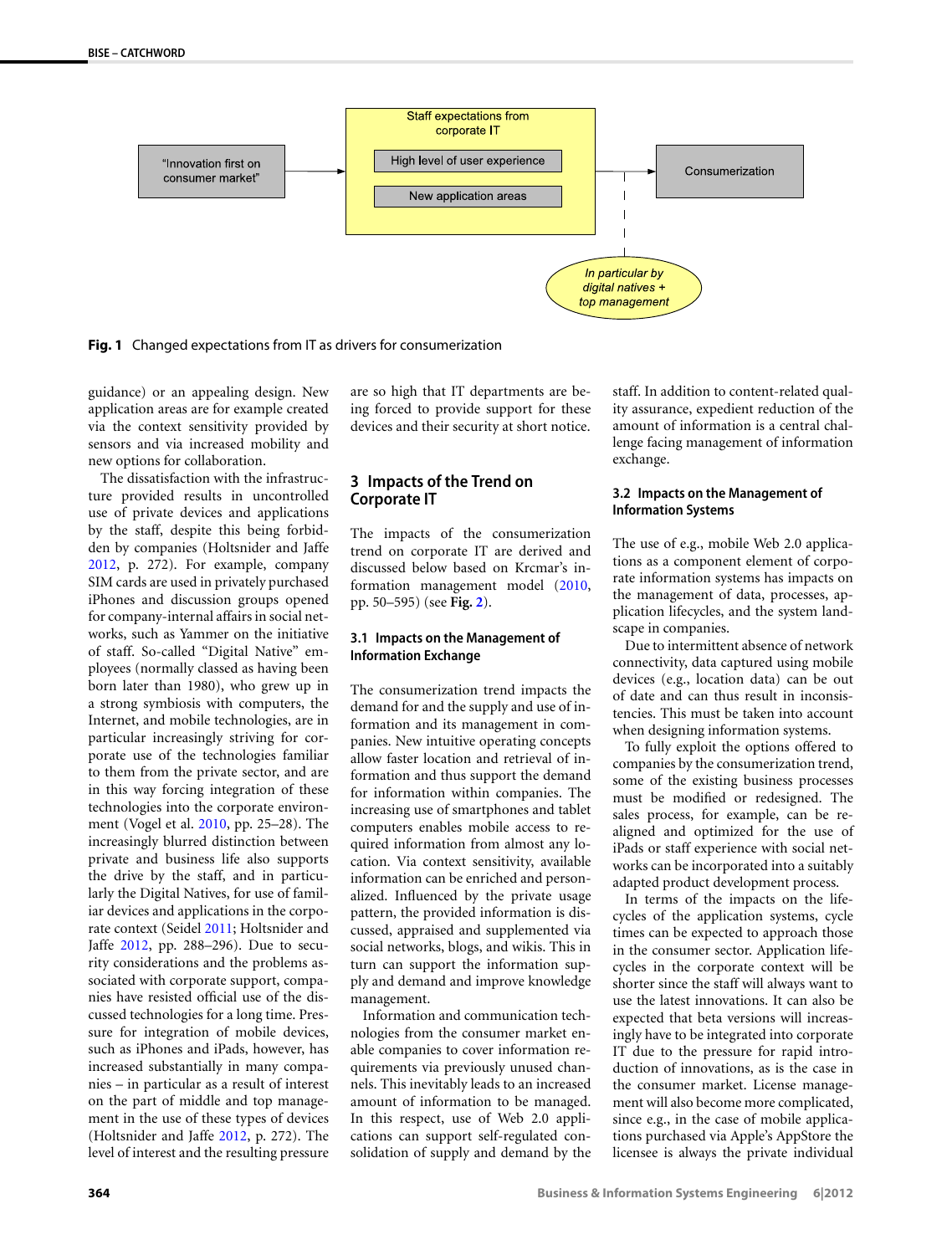

<span id="page-2-0"></span>**Fig. 2** Impacts of the trend on information management (Krcmar [2010](#page-3-11), p. 50)

and not the company. And since there are no business accounts with Apple, the employee takes all company-financed licenses for mobile iOS applications with him when he leaves the company.

Applications from the consumer market normally do not offer the interfaces or use the standards necessary for professional use of IT (for example packaging of software components). Integration of these applications into the company's IT results in a disintegration of classic system architectures.

#### **3.3 Impacts on the Management of Information and Communication Technology**

At the information and communication technology level, mobile devices and operating systems (e.g., iOS and Androidbased smartphones and tablet computers) as integral elements of technology bundles (e.g., client-server architectures) have a significant impact on information management. New demands are placed on the storage, processing, and communication of data.

Due to the addressed increase in the volume of information demanded and offered and the underlying data, consumerization further increases the growing data storage requirements to be met internally or externally by companies. In particular mobile applications such as Yammer or Dropbox store the data outside the company in a virtualized infrastructure. Despite the above-mentioned increase in the volumes involved, this can result in a reduction of the amount of data to be stored within the company.

The increasing volume of data exchanged via mobile devices increases the bandwidth requirements on corporate communication networks (e.g., UMTS and WLAN). This effect is aggravated by the private use of companyprovided smartphones, since it results in increased consumption of bandwidthintensive multimedia content.

The integration of information and communication technology from the consumer market entails a variety of risks for information management. Due to the short innovation cycles, particularly with mobile technologies, it is difficult to forecast trends and technology developments. And since innovations in the mobile environment are often provided by small companies, some of whom disappear from the market or are bought out in the medium to long term, support and further development of the associated hardware and software is not guaranteed. In addition to these risks, the combination of private and business use exacerbates the management of information and communication technology in terms of compliance with data protection requirements. In this respect, appropriate technical solutions (e.g., mobile sandbox applications) and organizational measures (e.g., usage policies and guidelines) must be established.

#### **3.4 Impacts on Managerial Tasks for Information Management**

Consumerization has a strong impact on managerial tasks in conjunction with information management, in particular on the IT processes, IT governance, and IT security. The use of consumer market technologies as a component element of corporate application systems involves on the one hand new procurement processes (private procurement of devices used for company purposes via "Bring Your Own Device" (BYOD) initiatives) and on the other hand new support processes ("Self-Service" by the staff). Due to the dynamic nature of the consumerization trend, practiced by the majority of the staff ("bottom-up") but also forced by top management ("top-down"), corporate IT is increasingly becoming a driven entity. It must be able to ensure integration of applications and devices at short notice. Proactive management (IT governance) is next to impossible. Ensuring IT security is also difficult, among other things due to the combination of private and corporate use and the administrative limitations normally associated with consumer market technologies (e.g., limited API provision with iOS and Android).

The financial viability of corporate use of consumer market technologies can only be assessed in conjunction with the specific integration into the respective company. BYOD programs contribute to a reduction of investment costs via the private procurement of devices, and to reduced support costs via the establishment of self-service models. Further cost savings can be achieved via the addressed external storage of corporate data. On the other hand, the increasing bandwidth requirements (without appropriate adaptations, e.g., in terms of mobile phone tariffs) and additional license costs for integration of a large number of private devices can result in increased infrastructure costs.